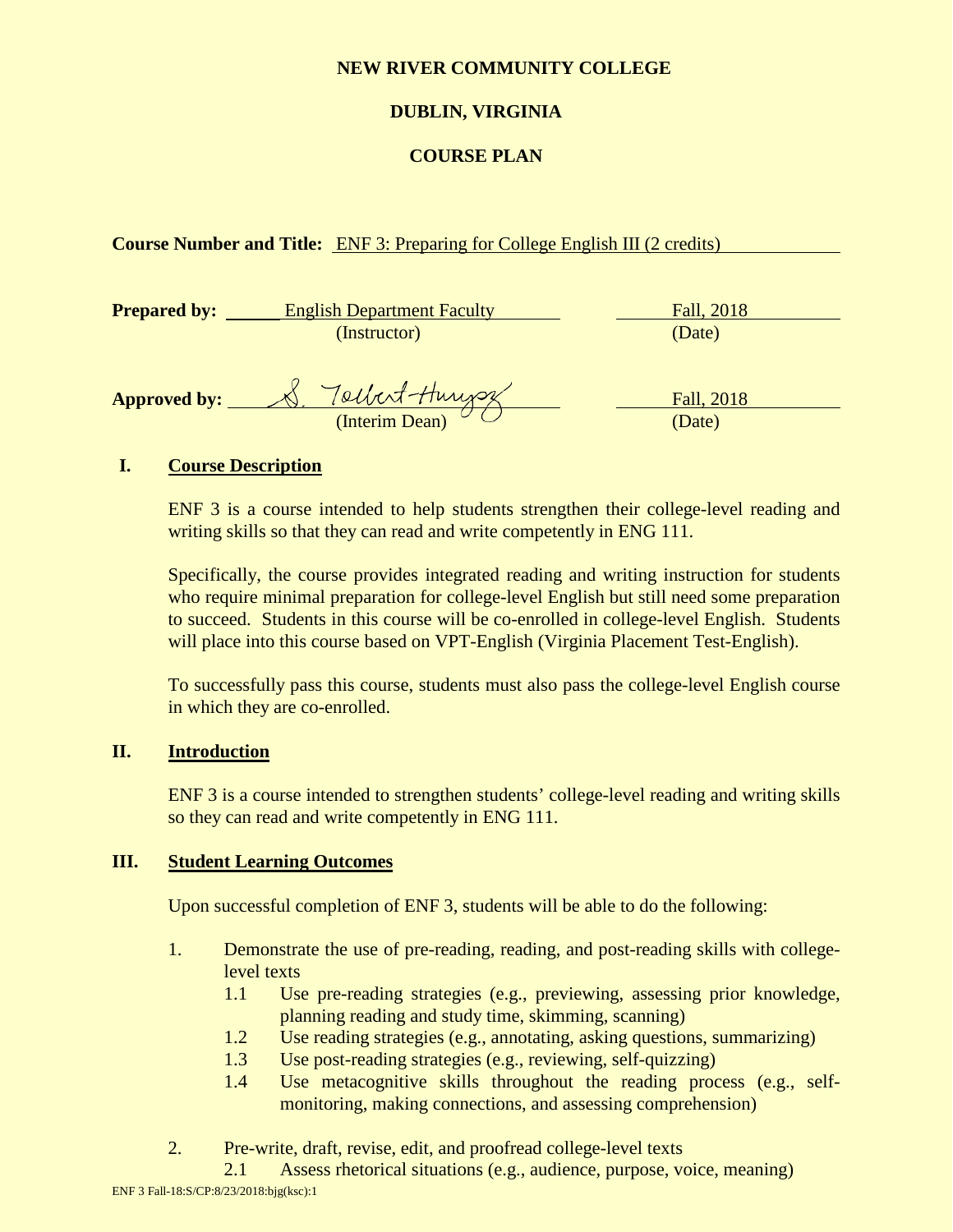- 2.2 Apply techniques of invention (e.g., brainstorming, mapping, listing, outlining)
- 2.3 Draft with consideration of subject, audience, purpose, voice, written expression and meaning
- 2.4 Revise to produce coherent, clear, and unified texts
- 2.5 Edit to apply the conventions of academic written English, including grammar, usage, and mechanics
- 2.6 Proofread to ensure accuracy of final published texts
- 3. Expand vocabulary by using various methods
	- 3.1 Identify meanings of words in context, using
	- 3.1.1 Example clues
	- 3.1.2 Synonym clues
	- 3.1.3 Antonym clues
	- 3.1.4 General context
	- 3.2 Identify meanings of words by analyzing word parts according to
	- 3.2.1 Prefix meaning
	- 3.2.2 Root meaning
	- 3.2.3 Suffix meaning
	- 3.3 Identify meanings of words using reference materials
	- 3.4 Develop strategies for learning and correctly using vocabulary
- 4. Demonstrate comprehension by identifying rhetorical strategies and applying them to college-level texts
	- 4.1 Analyze organizational patterns
	- 4.2 Annotate
	- 4.3 Paraphrase
	- 4.4 Summarize
	- 4.5 Reflect
	- 4.6 Respond
- 5. Analyze college-level texts for stated or implied main idea and major and minor supporting details
	- 5.1 Identify the topic
	- 5.2 Identify the main idea
	- 5.3 Identify the major details
	- 5.4 Identify the minor details
- 6. Demonstrate critical thinking skills when reading and writing college-level texts
	- 6.1 Identify audience
	- 6.2 Identify purpose of text
	- 6.3 Identify tone
	- 6.4 Identify point of view
	- 6.5 Identify points of argument and types of supporting evidence
	- 6.6 Distinguish fact from opinion
	- 6.7 Make valid inferences
	- 6.8 Analyze
	- 6.9 Synthesize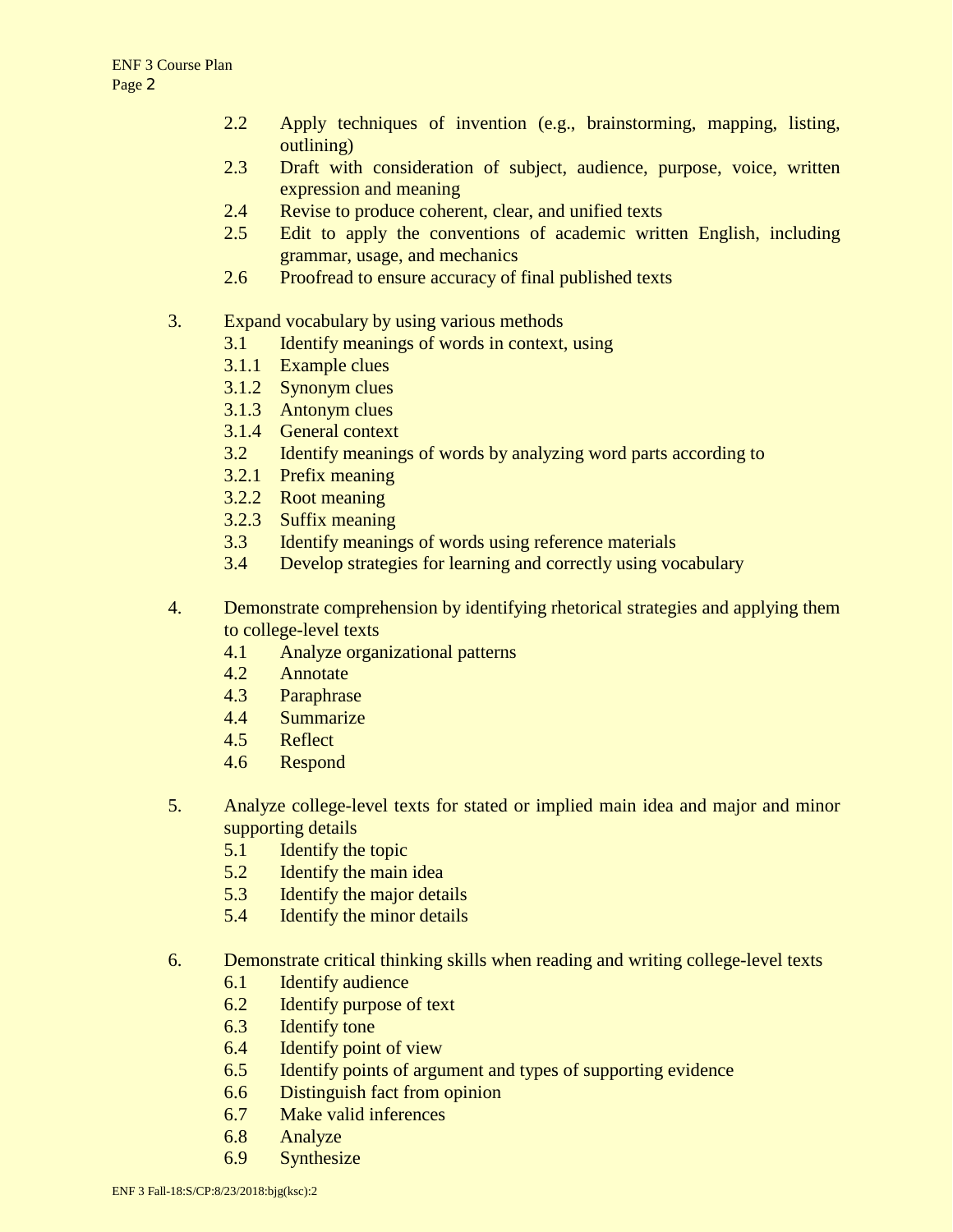- 6.10 Evaluate
- 7. Write well-developed, coherent, and unified college-level texts, including paragraphs and essays
	- 7.1 Produce writing for difference audiences and purposes
	- 7.2 Incorporate appropriate and reasoned support and evidence
	- 7.3 Apply organizational patterns
	- 7.4 Write appropriate, controlling thesis statement
	- 7.5 Compose grammatically and mechanically correct sentences that convey the messages clearly, precisely, and fluently
	- 7.6 Write logically developed paragraphs that include topic sentences, support, and concluding statements
- 8. Identify, evaluate, integrate, and document sources properly
	- 8.1 Identify and retrieve a variety of relevant sources on a topic
	- 8.2 Evaluate varied and applicable sources to determine weight of authority, credibility, objectivity, currency, and relevancy
	- 8.3 Demonstrate ability to take notes
	- 8.4 Write texts that correctly integrate paraphrased or quoted information from an outside source
	- 8.5 Cite sources using both in-text citations and documentation of sources
	- 8.6 Demonstrate understanding of ethical, legal, and social issues surrounding plagiarism, intellectual property rights, and academic integrity

## **IV. Instructional Methods**

- A. Lecture and class activities
- B. Student/teacher conferences
- C. Peer collaboration and group discussion

## **V. Instructional Materials**

No required materials for the course. Students will use ENG 111 course materials to help them meet student learning outcomes for the course.

## **VI. Course Content**

- Active reading strategies
- Writing process: pre-writing, drafting, revising, editing, and proofreading
- Audience
- Purpose
- Tone
- Voice
- Point of view
- Context clues
- Word parts
- Organizational patterns
- Annotations, paraphrasing, summary
- Stated and implied main ideas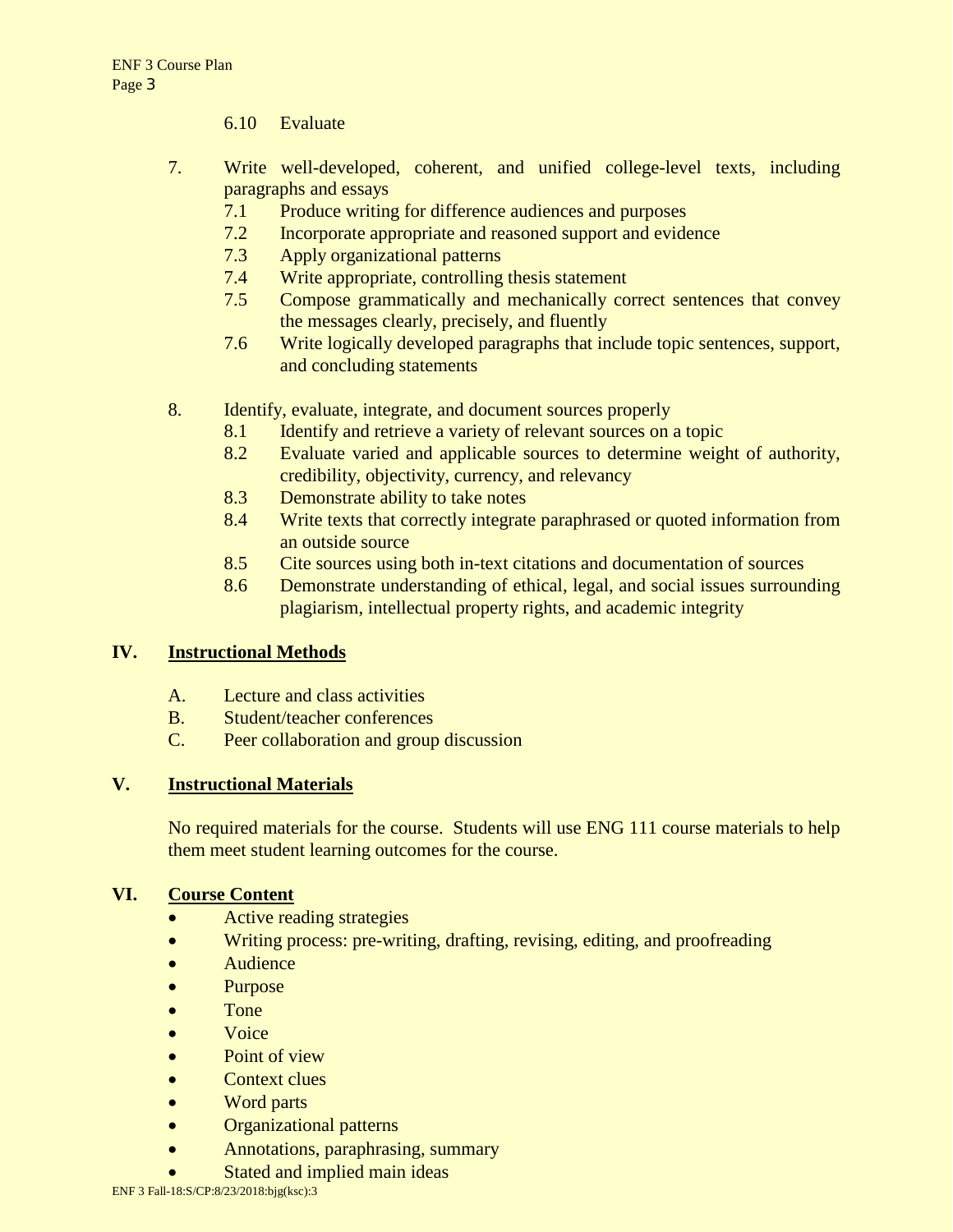- Major and minor supporting details
- Argumentation and evidence
- Fact and opinion
- Inferences
- Analysis, synthesis, and evaluation of readings
- Topic sentences, supporting details, and concluding statements

#### **VII. Evaluation**

Evaluation policies will vary according to individual ENG 111/ENF 3 instructors. Instructors will distribute their specific policies to each class at the beginning of the semester.

The following grading scale will be used:

 $S = S \cdot S \cdot A$  = 5% course average or higher

 $U =$  Unsatisfactory = 74% course average or lower

 $R$  = Reenroll (an "R" grade may be given to students who are making satisfactory progress but who need more time to master the course objectives).

NOTE: Students must pass both ENF 3 and ENG 111 during the semester in which they are enrolled to earn credit for the courses.

## **VIII. Attendance**

Regular attendance in classes is required. When absence from a class becomes necessary, the student is responsible for work missed. Specific attendance requirements are determined by individual instructors.

#### **IX. Cheating Policy**

Cheating includes:

- 1. Giving or receiving information pertaining to tests; and
- 2. Plagiarizing, which is defined as taking and using as one's own the writing or ideas of another. (Definition adapted from the American Heritage Dictionary.)

Any student found cheating on an assignment may receive at a minimum a grade of zero for that assignment with no opportunity to make it up. Blatant plagiarism can result in a grade of "F" for the course.

Personal electronic devices cannot be accessed during final exams, tests, and/or other assignments as indicated by the instructor.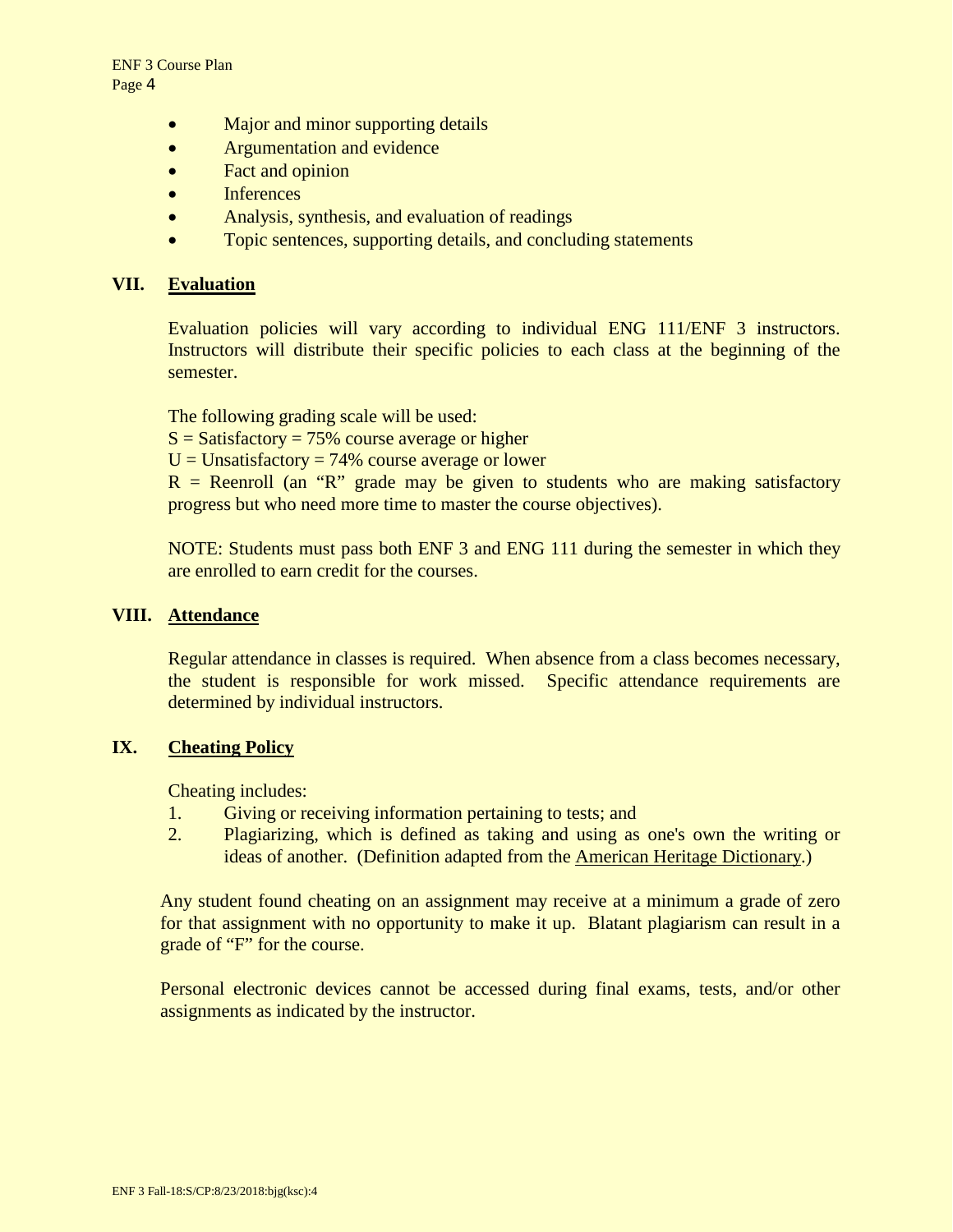## **X. Withdrawal Policy**

## **Student Initiated Withdrawal Policy**

A student may drop or withdraw from a class without academic penalty during the first 60 percent of a session. For purposes of enrollment reporting, the following procedures apply:

- a. If a student withdraws from a class prior to the termination of the add/drop period for the session, the student will be removed from the class roll and no grade will be awarded.
- b. After the add/drop period, but prior to completion of 60 percent of a session, a student who withdraws from a class will be assigned a grade of "W." A grade of "W" implies that the student was making satisfactory progress in the class at the time of withdrawal, that the withdrawal was officially made before the deadline published in the college calendar, or that the student was administratively transferred to a different program.
- c. After that time, if a student withdraws from a class, a grade of "F" or "U" will be assigned. Exceptions to this policy may be made under documented mitigating circumstances if the student was passing the course at the last date of attendance.

A retroactive grade of "W" may be awarded only if the student would have been eligible under the previously stated policy to receive a "W" on the last date of class attendance. The last date of attendance for a distance education course will be the last date that work was submitted.

Late withdrawal appeals will be reviewed and a decision made by the Coordinator of Admissions & Records.

## **No-Show Policy**

A student must either attend face-to-face courses or demonstrate participation in distance learning courses by the last date to drop for a refund. A student who does not meet this deadline will be reported to the Admissions and Records Office and will be withdrawn as a no-show student. No refund will be applicable, and the student will not be allowed to attend/participate in the class or submit assignments. Failure to attend or participate in a course will adversely impact a student's financial aid award.

## **Instructor Initiated Withdrawal**

A student who adds a class or registers after the first day of class is counted absent from all class meetings missed. Each instructor is responsible for keeping a record of student attendance (face-to-face classes) or performance/participation (DE classes) in each class throughout the semester.

When a student's absences equal twice the number of weekly meetings of a class (equivalent amount of time for summer session), the student may be dropped for unsatisfactory attendance in the class by the instructor.